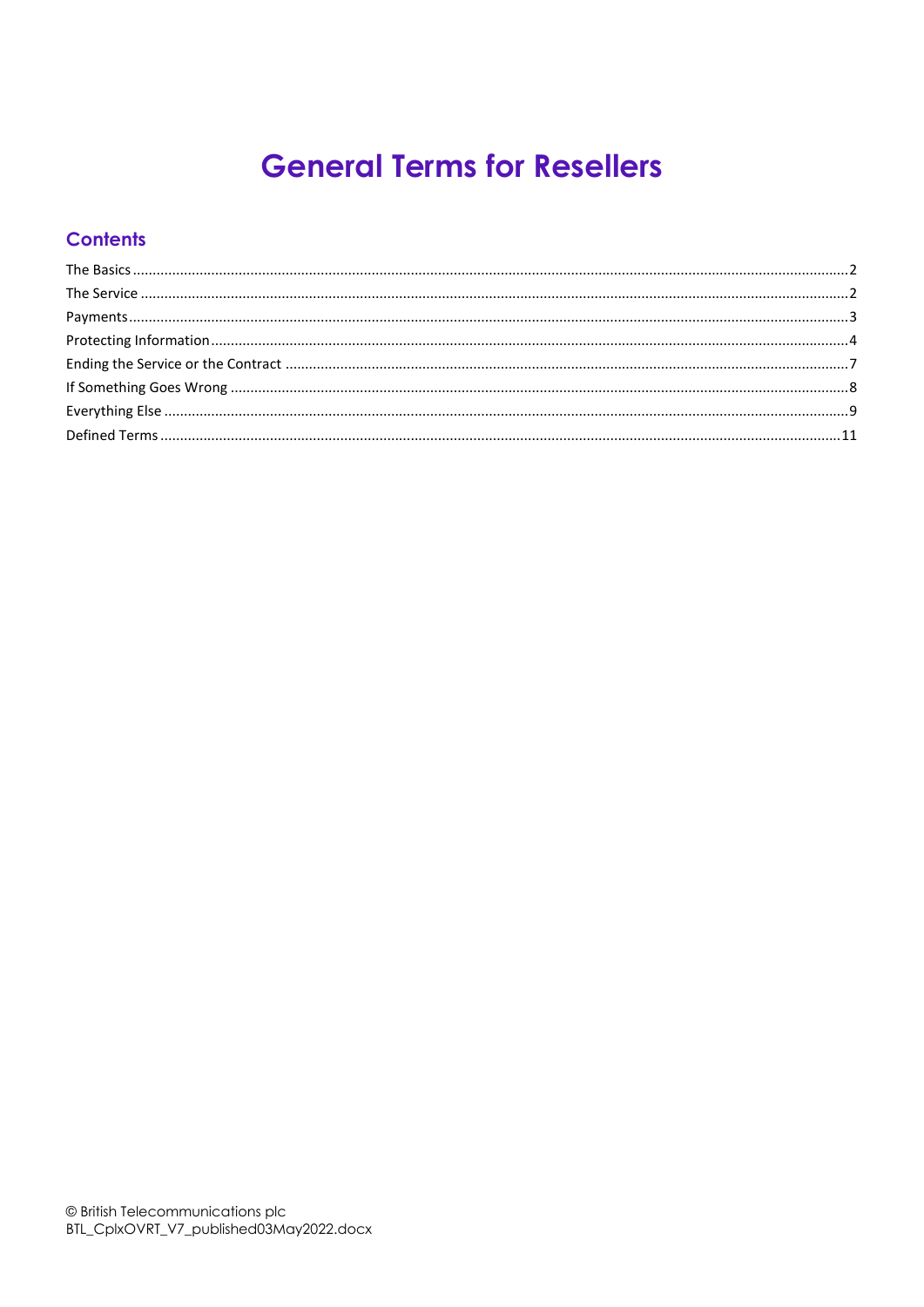

# <span id="page-1-0"></span>**The Basics**

These are the General Terms for Resellers that apply to any Service you buy from BT for the purpose of resale on to Customers. Specific Services have their own Schedules and Orders with more detailed terms.

#### **1 What words mean**

- 1.1 Some of the words and phrases in this document mean specific things. They are capitalised all the way through and explained in the Defined Terms section at the end of this document.
- 1.2 The words below have the following meanings:
	- 1.2.1 'You' and 'your' mean the Reseller.
	- 1.2.2 Phrases that refer to we', 'our', 'us', 'each of us', 'both of us', 'we each', 'we will each', 'we will both', 'whichever of us', 'one of us', 'neither of us', 'either of us', 'either of our', 'either one of us' and 'we both' mean one or both of BT and the Reseller, whichever makes sense in the context of the sentence.
- 1.3 The words 'include' or 'including' do not limit something to just the examples that follow.
- 1.4 Any time either of us has a right or obligation that we "**may**" exercise or perform, then whether either of us chooses to exercise or perform that right or obligation will be in that party's sole discretion.
- 1.5 Any reference to a specific law or regulation in the Contract includes that law or regulation as amended, replaced or extended.

#### <span id="page-1-4"></span>**2 Order of documents**

If there is a conflict between any of the documents, the order of priority, highest first, is:

- 2.1 any Annexes;
- 2.2 the Schedule:
- 2.3 these General Terms;
- 2.4 any Order; and
- 2.5 if applicable to the Service, the BT Price List.

#### **3 When the Contract starts and how long it lasts**

- 3.1 The Contract starts on the Effective Date and will carry on until:
	- 3.1.1 one of us ends it (in a way that the Contract allows);
	- 3.1.2 it expires; or
	- 3.1.3 BT is no longer providing you with any Services, there are no outstanding Orders and all invoices are paid.
- 3.2 Each Order will be an amendment to this Contract.
- 3.3 If the General Terms for Resellers terminate or expire for any reason other than for those reasons described in Clause [19,](#page-6-1) the rest of the Orders in place will remain unaffected and BT will continue to perform its obligations under them as agreed in the Contract.

#### **4 Some basic principles**

- 4.1 BT confirms that it is a legal corporation, authorised to agree the Contract and provide all the Services.
- 4.2 You confirm you are legally set up as a business, authorised to agree the Contract and carry out your responsibilities under it.

4.3 Regardless of what it may say elsewhere in the Contract, both of us are entitled to announce publicly and within our organisation that we have entered into this Contract without disclosing the details of this Contract. In the event either of us wants to publish or use any other advertising, sales promotions, press releases, announcements, or other publicity that relates to this Contract or that uses the trademark, service mark, trade name, logo or other indicia of origin of the other Party or its Affiliates in connection with this Contract or any Services provided under this Contract, the prior written approval of the other Party is required which shall not unreasonably be withheld.

# <span id="page-1-1"></span>**The Service**

# **5 Appointment of Reseller**

- 5.1 From the Effective Date, BT appoints you as a Reseller.
- 5.2 BT may, at any time:
	- 5.2.1 appoint another Reseller or distributor of the Services; or
	- 5.2.2 sell the Services itself.
- 5.3 Nothing in this Contract will prevent either you or BT from entering into similar arrangements with, or otherwise providing services to, any other person.
- 5.4 Nothing in this Contract will stop either you or BT from marketing, offering, selling or otherwise providing services that are directly or indirectly competitive with the services offered by the other one of us.
- 5.5 You will not sell any of the Services through a third-party without the express prior written permission of BT. Where BT provides such permission, you will enter into a written contract with the third party on terms that provide at least the same level of protection to BT as set out in this Contract.

#### **6 What BT HAS to do**

- 6.1 BT will:
	- 6.1.1 provide each Service with the care and skill that would reasonably be expected in the circumstances;
	- 6.1.2 comply with Applicable Law;
	- 6.1.3 comply with, and may exercise its rights in, the Compliance Obligations;
	- 6.1.4 provide information relating to your use of the Service, to authorities, regulators and law enforcement agencies, if it is legally required to; and
	- 6.1.5 if applicable to a Service, take reasonable steps to stop anyone getting unauthorised access to any part of the BT Network.
- <span id="page-1-3"></span><span id="page-1-2"></span>6.2 BT may change the Service so long as the performance of the Service is not materially adversely affected. These sorts of changes might include:
	- 6.2.1 introducing or removing features of a Service; or
	- 6.2.2 replacing a Service with a materially equivalent service.
- 6.3 In addition to BT's rights set out in Clause [6.2,](#page-1-2) BT may no longer make the Service available to any additional Customers.

#### **7 What you have to do**

You will, and where applicable you will make sure that your Customers will: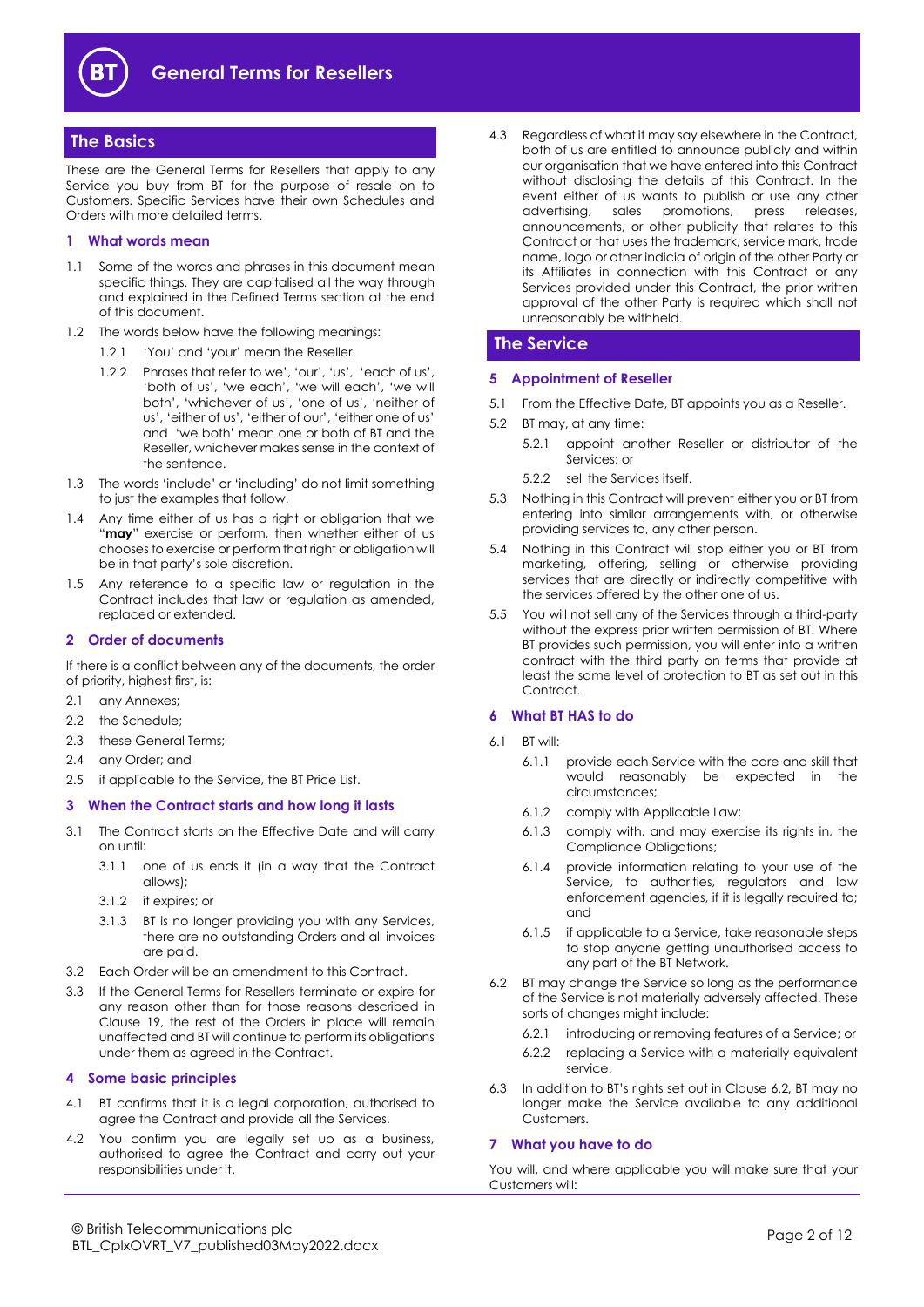

- 7.1 provide BT with the names and contact details of the Customer Contact, but BT may also accept instructions from a person who BT reasonably believes is acting with your authority;
- 7.2 use reasonable endeavours to promote, distribute, market and sell the Services and to maintain good relations with Users;
- 7.3 when you enter into contracts with Customers for Services, ensure that those contracts flow through to the Customers your obligations and responsibilities to BT under the Contract to enable you to comply with the Contract;
- 7.4 where a Customer has to do or not to do something in the Contract, be responsible for ensuring that the Customer complies with those obligations and if the Customer does not comply, you will be liable under this Contract for any loss BT incurs as a result;
- 7.5 be responsible for all Customer support activities;
- 7.6 cooperate with BT and comply with any reasonable requests BT makes to help BT provide the Services;
- 7.7 comply with Applicable Law;
- 7.8 comply with the Acceptable Use Policy and Compliance Obligations;
- 7.9 provide BT with all relevant information in relation to health and safety and the environment and give BT any other information and materials BT asks for, within reason, so BT can provide the Services, and you will make sure the information provided is accurate and complete; and
- 7.10 for Sites not under BT's control, get all the consents, licences, permissions and authorisations needed so that the Services can be provided at the Sites by BT and you will make sure that they are kept up to date. That includes things like:
	- 7.10.1 making alterations to buildings;
	- 7.10.2 getting into property:
	- 7.10.3 dealing with local authorities, landlords or owners;
	- 7.10.4 installing BT Equipment or Purchased Equipment; or
	- 7.10.5 using the Services over a Customer's network or at a Site.

#### **8 If you do not comply with the Acceptable Use Policy or Compliance Obligations**

- 8.1 If you or your Customers or their employees or Users do not comply with the Acceptable Use Policy or Compliance Obligations, you will indemnify BT for any Claims, losses, costs or liabilities BT incurs as a result.
- 8.2 BT may, where there is a serious breach of the Acceptable Use Policy or Compliance Obligations, report you and provide your personal information, including Personal Data, to the relevant law enforcement agency.

#### **9 When BT is not to blame**

Subject to the occurrence of a Force Majeure Event, in which case Clause [24](#page-8-1) applies, BT will not be liable if BT fails to do or not do something that BT is supposed to under the Contract (including not carrying out any of BT's responsibilities, carrying them out late or not meeting any Service Levels), to the extent BT's failure is due to:

9.1 your failure to carry out any of your responsibilities under the Contract, or you carrying them out late, in which case you will pay us for any reasonable costs BT incurs as a result of your failure;

- 9.2 your failure to make sure that Customers carry out any of their responsibilities under the Contract, or if they carry them out late, in which case you will pay BT for any reasonable costs BT incurs as a result of your failure;
- 9.3 anyone other than BT, its Affiliates or its subcontractors doing something, or not doing something they need to do unless that BT Affiliate, subcontractor or supplier has invoked their force majeure rights under their contract with BT; or
- 9.4 a restriction or prevention by Applicable Law, a court order, an application for interlocutory relief or injunction.

# <span id="page-2-0"></span>**Payments**

#### **10 Paying what you owe BT**

- 10.1 You will pay and will be responsible for the Charges, whether the Service is used by you or someone else. This includes all Charges resulting from unauthorised or fraudulent use.
- 10.2 You will be responsible for setting prices to Customers and invoicing Customers and you will be responsible for all credit risk associated with that invoicing. You do not have to follow the recommended retail prices that BT may give to you and you may sell the Services to Customers at the prices that you determine, except where regulatory or legal requirements say that you have to charge Customers in a different way or at a different amount.
- 10.3 BT will invoice you, and you will pay BT, in pounds sterling.
- 10.4 BT will work out the Charges based on details that BT records or that are recorded for BT.
- 10.5 If BT issues an invoice online, it will email you when it has done so.
- <span id="page-2-1"></span>10.6 Unless you are disputing an invoice (see Clause 12), you will pay each invoice BT sends you within 28 days of the date on it. You will pay the full amount in cleared funds into BT's bank account, without any set-off, counterclaim, deduction or withholding, unless you legally have to take something off.
- 10.7 BT may have to reduce the number of days you have to pay each invoice from 28 days to five days, where:
	- 10.7.1 you issue a profit warning; or
	- 10.7.2 any Credit Agency reduces your credit rating, and
	- 10.7.3 BT reasonably considers that this will affect your ability to pay invoices.
- 10.8 If you make a payment covering more than one invoice:
	- 10.8.1 you will tell BT which amounts to apply to which invoices; and
	- 10.8.2 if you do not tell BT, BT may apply the payment to any unpaid invoices at its discretion.
- 10.9 Charges do not include any Transaction Taxes. If BT gives you a valid tax invoice, you will pay all of the Transaction Taxes due, including those BT has paid or will have to pay that BT is allowed, by Applicable Law, to pass on to you, and that service providers normally pass on to resellers. BT will not charge any Transaction Taxes on Services where you have already given BT a valid tax exemption certificate.
- 10.10 If applicable, you are liable for any Withholding Taxes (and associated interest and penalties if any) on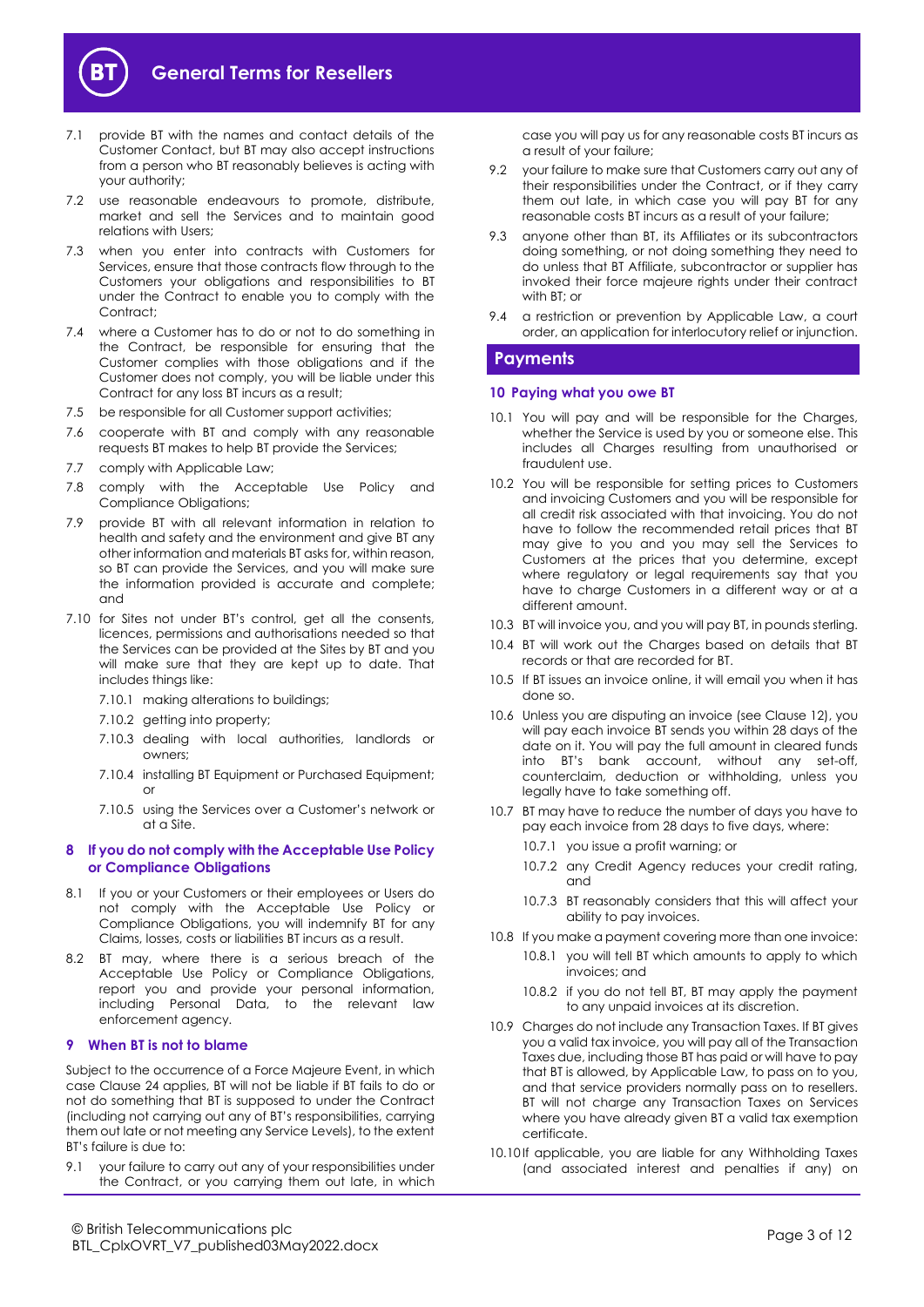

payments to BT, so that the net amount BT receives is not less than the amount invoiced to you.

- 10.11 If you ask for any change to be made to the agreed billing arrangements for any Service, and that change results in additional Transaction Tax or Withholding Tax to BT or its Affiliates that BT or they are unable to fully recover, then, regardless of what it may say elsewhere in this Contract, BT may modify its Charges to reflect the impact of the change and you will pay BT any additional amounts due.
- 10.12 BT may automatically and without notification include an annual increase to the Charges (rounded to the nearest whole pence) equal to the annual percentage increase in the Consumer Price Index (CPI) rate figure published by the Office for National Statistics in January of that year (ignoring any negative figures).
- 10.13 It is agreed that the change to the Charges as a result of the Annual Price Increase will not cause you material detriment, nor provide you with the right to terminate the Contract, without paying Termination Charges (if they would normally be applicable).
- 10.14 If you or the Customer does not perform the obligations set out in the Contract BT will charge you for any additional costs BT incurs (including supplier costs) that are the result of the failure.
- <span id="page-3-1"></span>10.15 If you or a Customer causes a delay during the commissioning of the Service BT will commence charging you the Charges for the Service as if BT fully installed the Service from the agreed planned delivery date. Alternatively, both of us may agree:
	- 10.15.1 a new delivery date for the Services together with compensation for any additional costs BT incurs (including supplier costs) resulting from the change in delivery date; or
	- 10.15.2 to cancel the Order subject to you paying any costs BT incurs as result of such cancellation.
- <span id="page-3-2"></span>10.16 BT will seek to notify you in advance of its intention to invoke Clause[s 10.15.1](#page-3-1) an[d 10.15.2](#page-3-2) above.
- 10.17 BT may adjust the Charges to reflect changes in charges BT incurs which are beyond BT's control, for example where there is a change in Applicable Law. Price adjustments will be effective 30 days from the billing period following Notice to you.
- 10.18Where there is not a rate card provided as part of your Order and you would like to order new or additional Services (including equipment and software) under this Contract, BT will provide you with a price proposal (or quote) which will be subject to limited validity period as set out in such BT price proposal. Where the Services are ordered by you after this date and the costs BT incurs from suppliers would have changed, BT reserves the right to amend the pricing to reflect the new supplier costs.
- 10.19 If a rate card is provided in your Order for access, equipment and software (including licences and maintenance) based on prices from suppliers and the supplier changes the prices this shall be subject to limited validity period as set out in the rate card. Once the validity period of the rate card has expired; BT may adjust the rate card Charges to reflect changes in charges BT incurs from the supplier. This will not affect the Charge for any access, equipment or software that has already been ordered prior to BT notifying you of the change.
- 10.20 At the end of the Service BT has the right to invoice you a one-off de-installation Charge for the recovery and

disposal of any BT equipment and disconnecting the Service. The de-installation Charge will be either:

- 10.20.1 agreed on the Order; or
- 10.20.2 if none was agreed on the Order equal to the rates for installation.

## **11 What happens if you do not pay BT**

- <span id="page-3-7"></span><span id="page-3-4"></span>11.1 If you do not pay an invoice by the date it is due and you are not disputing the in accordance with Claus[e 12,](#page-3-3)  BT may:
	- 11.1.1 charge you either:
		- (a) a late payment charge, which will be described in the relevant Schedule, Annex, Order or the BT Price List; or
		- (b) interest on the unpaid amount at the annual rate of 4 per cent above the Bank of England's base lending rate at the date of calculation, or at the maximum rate allowed by Applicable Law, whichever is less. The interest will build up and be compounded each day, from the date the invoice was due to the date you pay BT; and
	- 11.1.2 restrict or suspend any Service as set out i[n 16.1.](#page-6-2)
- 11.2 You will pay BT any reasonable costs that BT incurs when recovering any amount you owe it, including debt collection agency and legal costs.

#### <span id="page-3-3"></span>**12 Disputing an invoice**

- 12.1 If you do not agree with something in an invoice BT sends you before you have made payment, you will give BT Notice within 28 days after the date of the invoice.
- 12.2 If you do not agree with something in an invoice BT sends you after you have made payment, you will give BT Notice of that dispute within six months after the date of the invoice.
- 12.3 You will always pay the undisputed amount of an invoice, and any disputed amount that is less than 5 per cent of the total invoice, in accordance with Claus[e 10.6](#page-2-1)
- <span id="page-3-5"></span>12.4 We will settle an invoice dispute in accordance with Clause [25](#page-8-2) and you will pay the amount we both finally agree on within seven days of both of us agreeing it.
- 12.5 BT may still charge you a late payment charge in accordance with Clause [11.1.1](#page-3-4) for any amount we both agree under Claus[e 12.4.](#page-3-5)

# <span id="page-3-0"></span>**Protecting Information**

#### **13 Intellectual Property Rights**

- 13.1 Intellectual Property Rights will carry on being their original owner's property whether the rights existed before the Contract or came after it.
- <span id="page-3-6"></span>13.2 If BT provides you with Software so Customers can use the Service, BT gives you and your Customers a nontransferable and non-exclusive licence to use the Software only for the purposes set out in the Schedule. As well as any terms of the Contract, you will, and will ensure that Customers will, also comply with any third party terms that BT makes known to you that apply to the use of the Software or Service.
- 13.3 You will not, and you will ensure that Customers will not copy, decompile, modify or reverse engineer any Software, or knowingly let anyone else do that, unless it is allowed by law or BT has given you permission in writing.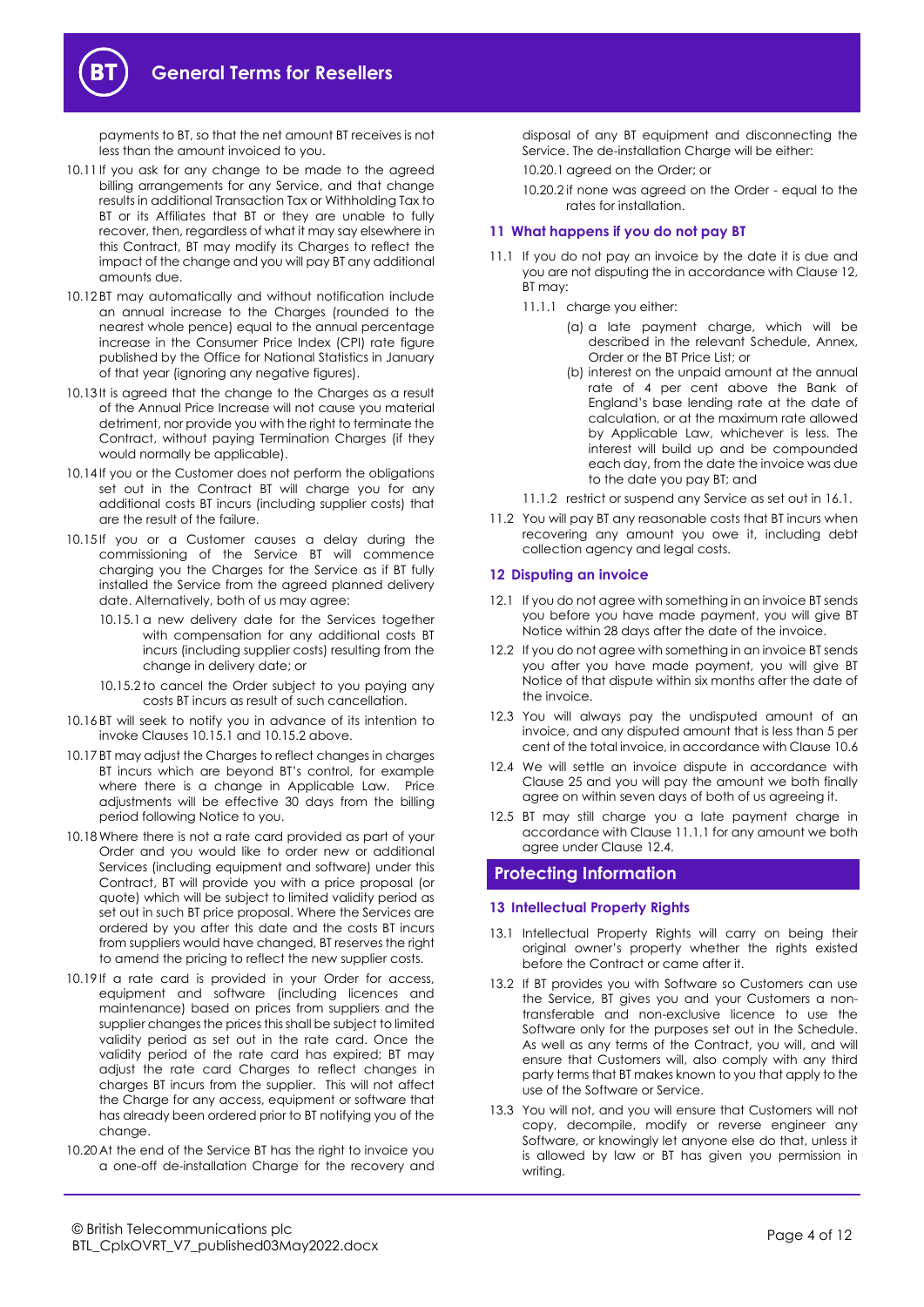

- 13.4 The licence BT gives you in Claus[e 13.2](#page-3-6) will last as long as BT provides you with the relevant Service.
- <span id="page-4-0"></span>13.5 If your use of the Service infringes, or allegedly infringes, someone else's Intellectual Property Rights, BT will indemnify you for any Claims, losses, costs or liabilities brought against you as long as you comply with the terms set out in Clause [23.6.](#page-7-1)
- <span id="page-4-1"></span>13.6 The indemnity in Clause [13.5](#page-4-0) will not apply to any part of a Claim that results from or is connected with:
	- 13.6.1 Your or your Customers' use of any of the Services with equipment, software or another service BT has not supplied;
	- 13.6.2 Your or your Customers modifying the Services without BT's permission;
	- 13.6.3 any content, designs or specifications that have not been supplied by BT or on BT's behalf; or
	- 13.6.4 You or your Customers using any of the Services in a way BT has not agreed.
- 13.7 You will indemnify BT for any Claims, losses, costs or liabilities arising from the matters in Claus[e 13.6.](#page-4-1) You will ensure that Customers stop any activity that led to the Claim as soon as BT gives you Notice or you become aware, or should reasonably have become aware, that the Customer activity was causing a Claim against BT.
- <span id="page-4-2"></span>13.8 If using the Service leads to a Claim against you as described in Clause [13.5,](#page-4-0) or BT believes it is likely to lead to one, BT may, at BT's expense:
	- 13.8.1 get your Customers the right to carry on using the Service; or
	- 13.8.2 modify or replace the relevant parts of the Service so that using the Service no longer infringes someone else's Intellectual Property Rights, as long as the performance of the relevant parts of the Service is not materially affected.
- 13.9 The indemnity under Clause [13.5](#page-4-0) and the actions in Clause [13.8](#page-4-2) are the only remedies you will have for Claims that your use of the Service infringes someone else's Intellectual Property Rights.

# <span id="page-4-3"></span>**14 Keeping things confidential**

- 14.1 We will both keep all Confidential Information confidential and neither of us will disclose it, unless one of us needs to do that:
	- 14.1.1 to meet our responsibilities or to receive any benefit under the Contract, and then only to our employees, agents, Affiliates, officers, directors, advisers, Customers and, for BT only, BT's subcontractors and suppliers, who need to know; or
	- 14.1.2 because Applicable Law, a government or regulatory authority, or court of competent jurisdiction says we have to and the party disclosing it will give the other as much notice as reasonably possible before any disclosure.
- 14.2 The one of us disclosing the Confidential Information will ensure that the people receiving it comply with this Clause [14.](#page-4-3)
- 14.3 Each of us will return or destroy any of the other's Confidential Information within a reasonable time when the other requesting this by giving Notice.
- 14.4 This Claus[e 14](#page-4-3) will stay in place for a period of three years following the end of this Contract.

#### <span id="page-4-5"></span>**15 Data Protection**

- 15.1 In this Contract, the following terms each have the meaning given to it in the GDPR: "Binding Corporate Rules", "Controller", "Data Subject", "Personal Data", "Personal Data Breach", "Processing", "Processor" and "Supervisory Authority".
- 15.2 Whether or not any other provision in the Contract may say something different, for BT to provide a Service, Personal Data may be:
	- 15.2.1 used, managed, accessed, transferred or held on a variety of systems, networks and facilities (including databases) worldwide; or
	- 15.2.2 transferred by BT worldwide to the extent necessary to allow BT to fulfil its obligations under this Contract and you appoint BT to perform each transfer in order to provide the Services provided that BT will rely on appropriate transfer mechanisms permitted by Data Protection Legislation, including:
		- (a) BT Group's Binding Corporate Rules (for transfers among BT's Affiliates); and
		- (b) agreements incorporating the relevant standard data protection clauses adopted by the European Commission.
- 15.3 BT will be either Controller, Processor or both under the Contract depending on the type of Personal Data Processed and the purpose of the Processing.
- 15.4 If BT acts as a Controller:
	- 15.4.1 BT may collect, Process, use or share Personal Data with BT Affiliates and Sub-Processors, within or outside the country of origin in order to do any or all of the following:
		- (a) administer, track and fulfil Orders for the Services;
		- (b) implement the Services;
		- (c) manage and protect the security and resilience of any BT Equipment, the BT Network and the Services;
		- (d) manage, track and resolve Incidents (as defined in the Schedule) with the Services as set out in the Schedule(s);
		- (e) administer access to online portals relating to the Services;
		- (f) compile, dispatch and manage the payment of invoices;
		- (g) manage the Contract and resolve any disputes relating to it;
		- (h) respond to general queries relating to the Services or Contract; or
		- (i) comply with Applicable Law;
	- 15.4.2 BT will Process the Personal Data in accordance with applicable Data Protection Legislation and as set out in the BT Privacy Policy and, where applicable, BT Group's Binding Corporate Rules; and
	- 15.4.3 BT may, from time to time, contact the Customer Contact, or other network, IT or procurement manager involved in the procurement or management of the Services, to provide additional information concerning the Services or other similar services.
- <span id="page-4-4"></span>15.5 If BT acts as a Processor:
	- 15.5.1 the subject-matter, duration, nature and purpose of the Processing, the type of Customer Personal Data and categories of Data Subjects will be set out in the applicable Annex that can be found online at [www.bt.com/terms;](http://www.bt.com/terms)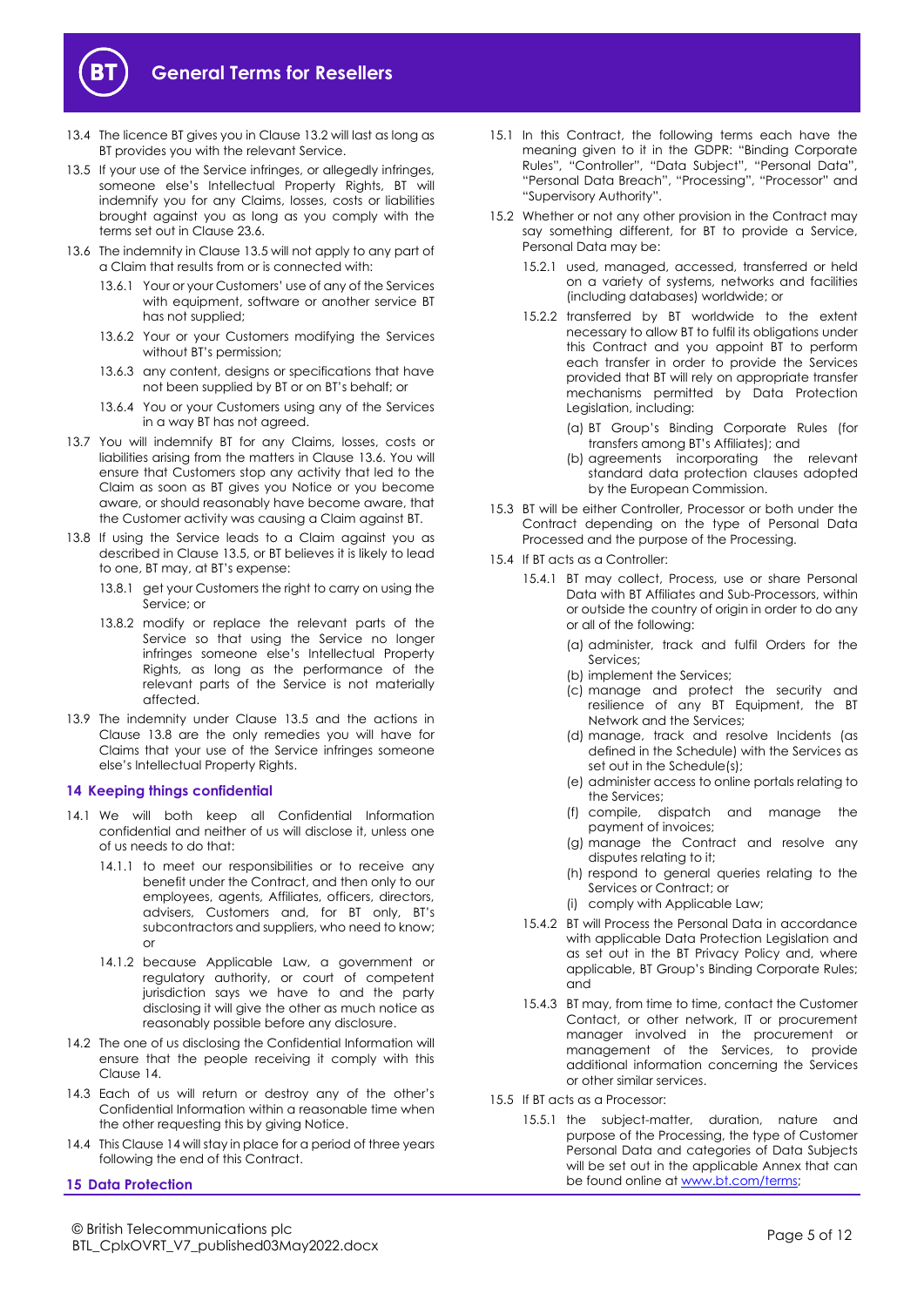

- <span id="page-5-2"></span>15.5.2 in order to perform its obligations under the Contract, BT will:
	- (a) Process the Customer Personal Data on your behalf in accordance with your documented instructions as set out in Clause [15.5.11,](#page-6-3) except where:
		- (i) Applicable Law requires BT to Process the Customer Personal Data otherwise, in which case, BT will notify you of that requirement before Processing, unless to do so would be contrary to that Applicable Law on important grounds of public interest;
		- (ii) in BT's reasonable opinion an additional instruction or a change to the instructions provided by you in accordance with Clause [15.5.11](#page-6-3) infringes the Data Protection Legislation and BT will inform you of its opinion without undue delay and will not be required to comply with that instruction;
	- (b) to protect the Customer Personal Data against a Personal Data Breach, implement technical and organisational security measures, including those that may be set out in the Schedule, that are appropriate to the risk represented by BT's Processing and the nature of the Customer Personal Data being Processed;
	- (c) provide Notice to you without undue delay after becoming aware of a Personal Data Breach affecting the Customer Personal Data;
	- (d) only use the Sub-Processors approved by you by entering into the Contract or in accordance with Claus[e 15.5.9;](#page-5-0) and
	- (e) assist you in your compliance with the Data Protection Legislation, taking into account the nature of the Processing of the Customer Personal Data and the information available to BT, relating to:
		- (i) its obligation to respond to lawful requests from a Data Subject, to the extent practicable;
		- (ii) the security of the Processing of the Customer Personal Data;
		- (iii) notification of a Personal Data Breach affecting the Customer Personal Data to the Supervisory Authority or the Data Subjects; and
		- (iv) a data protection impact assessment as may be required by Article 35 of the GDPR and prior consultation with the Supervisory Authority,

<span id="page-5-1"></span>and you will reimburse BT's reasonable costs for this assistance except for the assistance set out in Clause [15.5.2\(e\)\(iii\)](#page-5-1) where a Personal Data Breach affecting the Customer Personal Data occurred as a direct result of a breach of BT's obligations set out in Claus[e 15.5.2\(b\);](#page-5-2)

15.5.3 unless Applicable Law requires BT to store a copy of the Customer Personal Data, upon expiry or termination of the Contract and at your option, BT will delete or return the Customer Personal Data within a reasonable time period and you will reimburse BT's reasonable costs for this deletion or return of the Customer Personal Data;

- 15.5.4 BT will make available to you the information demonstrating BT's compliance with its obligations set out in Claus[e 15.5,](#page-4-4) and, subject to 30 days' Notice from you, allow for and reasonably cooperate with you (or a third party auditor appointed by you) to audit this compliance at reasonable intervals (but not more than once per year), so long as:
	- (a) the audit will:
		- (i) not disrupt BT's business;
		- (ii) be conducted during Business Days;
		- (iii) not interfere with the interests of BT's other customers;
		- (iv) not cause BT to breach its confidentiality obligations with its other customers, suppliers or any other organisation; and
		- (v) not exceed a period of two successive Business Days;
	- (b) you (or your third party auditor) will comply with BT's relevant security policies and appropriate confidentiality obligations; and
	- (c) you will reimburse BT's reasonable costs associated with the audit and, where BT conducts an audit of its Sub-Processors to demonstrate BT's compliance with its obligations set out in Clause [15.5,](#page-4-4) those of its Sub-Processors.
- 15.5.5 BT may demonstrate its compliance with its obligations set out in Clause [15.5](#page-4-4) by adhering to an approved code of conduct, by obtaining an approved certification or by providing you with an audit report issued by an independent third party auditor (provided that you will comply with appropriate confidentiality obligations and not use this audit report for any other purpose);
- 15.5.6 BT will not disclose Customer Personal Data to a third party unless required for the performance of the Service, permitted under the Contract or otherwise required by Applicable Law;
- 15.5.7 BT will ensure that persons authorised by BT to Process the Customer Personal Data will be bound by a duty of confidentiality;
- 15.5.8 BT may use Sub-Processors in accordance with Clause [27.2](#page-9-0) and will ensure that data protection obligations in respect of Processing Customer Personal Data equivalent to those set out in Clause [15.5](#page-4-4) will be imposed on any Sub-Processors;
- <span id="page-5-3"></span><span id="page-5-0"></span>15.5.9 BT will inform you of proposed changes to BT's Sub-Processors from time to time by either:
	- (a) providing you with online notice of the intended changes at [www.bt.com/terms](http://www.bt.com/terms) and you will have 30 days starting from the first Business Day of the calendar month following the date of the online notice to object to the change; or,
	- (b) giving you Notice in accordance with Clause [26](#page-8-3) and you will have 30 days starting from the date of the Notice to object to the change, and

<span id="page-5-4"></span>if you do not object in accordance with Clauses [15.5.9\(a\)](#page-5-3) or [15.5.9\(b\),](#page-5-4) you will be deemed to have authorised the use of the new Sub-Processors;

15.5.10 you may object to the use of a new Sub-Processor by giving Notice in accordance with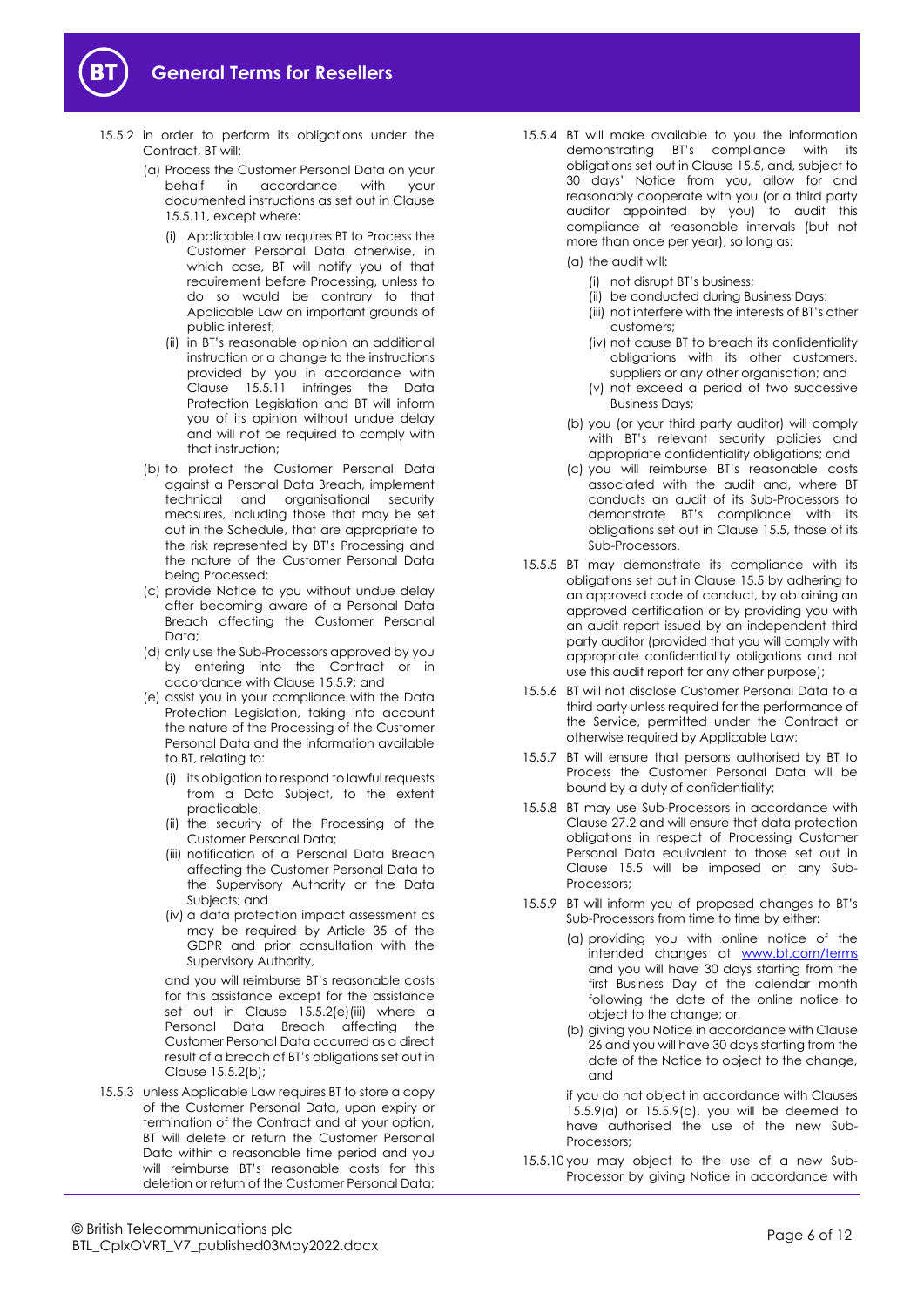

Clause [26](#page-8-3) documenting material concerns that the Sub-Processor will not be able to comply with the Data Protection Legislation, and if such Notice is received within the time required by Clause [15.5.9,](#page-5-0) we will both address your objection in accordance with the process set out in Clause [25](#page-8-2) and BT may use the relevant Sub-Processor to provide the Service until the objection is resolved in accordance with Clause  $2.5$ 

- <span id="page-6-3"></span>15.5.11 the Contract contains your complete instructions to BT for the Processing of Customer Personal Data and any additional instructions or changes to the instructions will be incorporated into this Contract in accordance with Clause [32](#page-9-1) to take account of any resulting change in the Charges or the Service;
- 15.5.12 you will comply with applicable Data Protection Legislation and will fulfil all the requirements necessary for the provision of the Service by BT, including providing any notifications and obtaining any regulatory approvals or consents required when sharing Personal Data with BT; and
- 15.5.13 you will only disclose to BT the Personal Data that BT requires to perform the Services.
- 15.6 If permitted by Applicable Law:
	- 15.6.1 a party in breach of the Data Protection Legislation or this Clause [15](#page-4-5) will be liable to the other for any losses, costs and liabilities (including those arising from Claims) incurred or suffered by the other party where those losses, costs and liabilities are caused by, or in connection with, that breach including where the parties are jointly and severally liable; and
	- 15.6.2 where the parties are jointly and severally liable for a Claim caused by Processing neither party will make any payment or any offer of payment to any Data Subject (including third parties acting on behalf of any Data Subject) in response to any Claim caused by or relating to the Processing of Personal Data, without the prior written agreement of the other party.
- 15.7 Where each party acts as a Controller in relation to the Processing of Personal Data under the Contract, the parties will not act as joint Controllers for the purposes of Article 26 of the GDPR in relation to such Processing.
- 15.8 If, in accordance with Clause [33,](#page-9-2) BT proposes amendments to the Contract to reflect changes to BT's security measures, policies and processes to enable BT to comply with the Data Protection Legislation, you will act reasonably and in good faith to negotiate those amendments in a timely manner with BT.

# <span id="page-6-0"></span>**Ending the Service or the Contract**

#### **16 When BT may restrict or suspend a Service**

- <span id="page-6-5"></span><span id="page-6-4"></span><span id="page-6-2"></span>16.1 BT may restrict or suspend any Service:
	- 16.1.1 if BT needs to do Maintenance:
	- 16.1.2 to implement a change under Clause [6.2;](#page-1-2)
	- 16.1.3 if you do not pay BT on time and in the way described in Claus[e 10.6;](#page-2-1)
	- 16.1.4 If BT reasonably believes:
		- a) you or your Customers have not complied with the Acceptable Use Policy or Compliance Obligations; or

b) it needs to in order to protect the integrity or security of the BT Network.

- 16.2 If BT restricts or suspends the Service because of the reasons in Clauses [16.1.3](#page-6-4) o[r 16.1.4:](#page-6-5)
	- 16.2.1 You will still have to pay the Charges that are payable for the Service until the Service ends; and
	- 16.2.2 BT may apply a Charge to start the Service again.
- 16.3 If BT decides to restrict or suspend the Service for any of the above reasons, BT will let you know beforehand as soon as BT reasonably can.

#### <span id="page-6-11"></span>**17 Cancelling an Order before the Service Start Date**

- <span id="page-6-6"></span>17.1 You can cancel an Order, by giving BT Notice, as long as the Notice reaches BT before the Service Start Date.
- 17.2 If you cancel an Order in accordance with Clause [17.1,](#page-6-6)  then:
	- 17.2.1 if the cancellation has any impact on volume commitments or otherwise affects the agreed Charges, BT may amend the Charges to reflect this; and
	- 17.2.2 you will pay BT the Cancellation Charges that are described in the Schedule. If there are no Cancellation Charges in the Schedule, but BT has incurred any costs in order to get ready to provide your Service, including cancellation charges from one of BT's subcontractors or suppliers or other costs payable to a third party, you will pay BT those costs that are reasonable in accordance with Clause [10.6.](#page-2-1)

#### <span id="page-6-10"></span>**18 If either of us want to terminate the Contract or the Service**

- <span id="page-6-8"></span>18.1 Either of us at any time on or after the relevant Service Start Date may terminate the Contract in whole or in part by giving Notice in accordance with Clause [18.2](#page-6-7) and we will each have to pay the other the amounts set out in Clause 22:
- <span id="page-6-7"></span>18.2 The required Notice period for terminating under Clause [18.1](#page-6-8) is:
	- 18.2.1 as set out in Part A of the Schedule for that Service; or
	- 18.2.2 if it is not set out in the Schedule, 90 days.
- 18.3 As long as you pay the amounts referred to in Clause [22.2](#page-7-2) and Claus[e 22.3](#page-7-3) and you may, if BT agrees, give BT Notice as set out in Clause 18.1 with either:
	- 18.3.1 a shorter Notice period than as set out in Clause  $18.2;$  or
	- 18.3.2 with no advance Notice period.

#### <span id="page-6-1"></span>**19 Terminating the Contract when something has gone wrong**

Either of us may terminate the Contract in whole or in part or an affected Service straightaway by giving the other Notice to terminate if:

- 19.1.1 the other party materially breaches the Contract and, where it is possible, they do not put the situation right within 30 days after Notice of their breach;
- 19.1.2 the other party materially breaches the Contract and the situation cannot be put right; or
- <span id="page-6-9"></span>19.1.3 an Insolvency Event applies to the other party,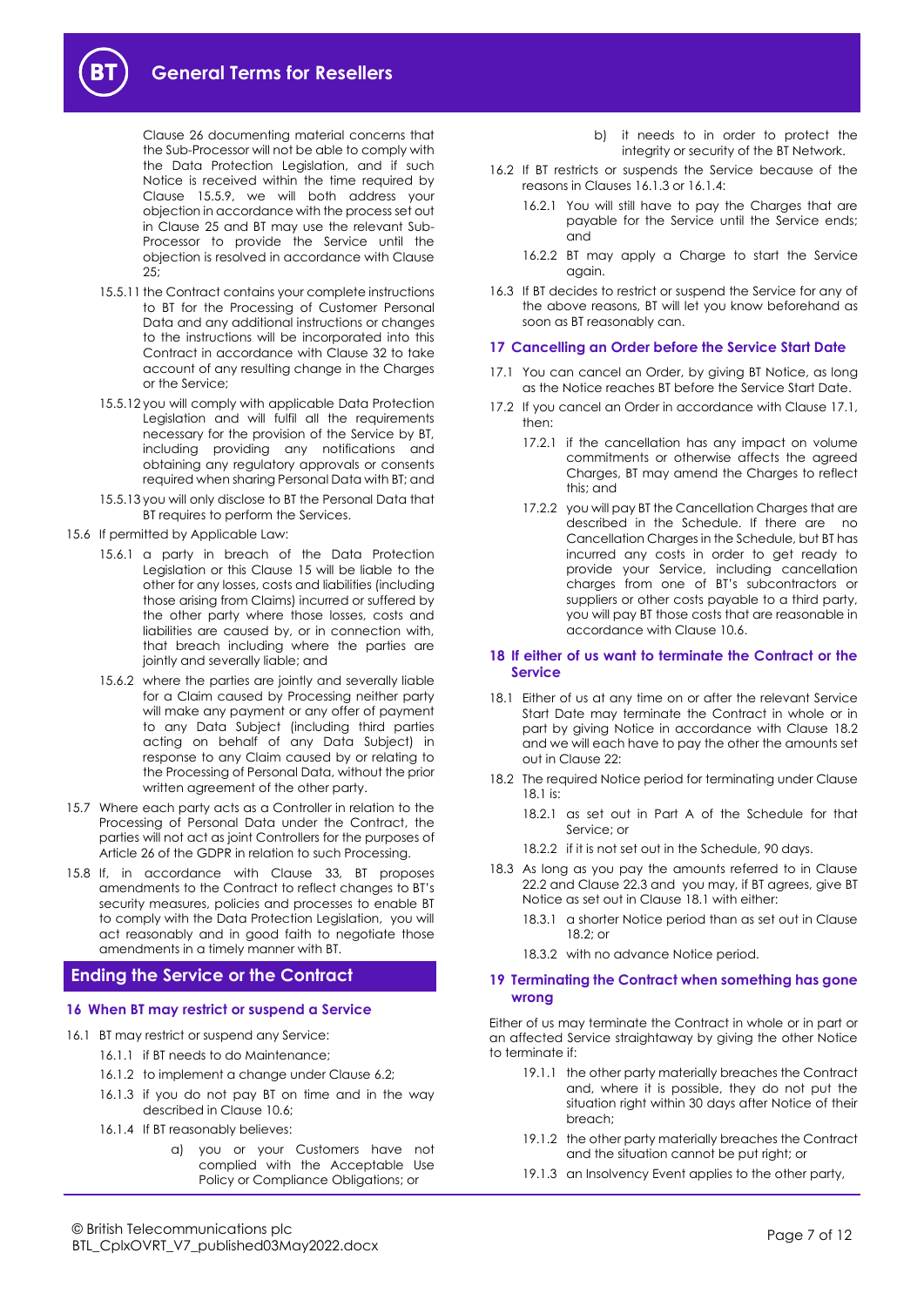

and we will each have to pay the other the amounts referred to in Claus[e 22.](#page-7-4)

#### **20 Terminating the Contract if there is an event beyond either of our control**

- <span id="page-7-6"></span>20.1 If a Force Majeure Event means a Service is completely and continuously unavailable for more than 30 consecutive calendar days, either of us can terminate a Service straightaway by giving the other Notice, as long as the Force Majeure Event is still having an effect when the Notice is received, and each of us will have to pay the other the amounts referred to in Claus[e 22.2.](#page-7-5)
- 20.2 If the Force Majeure Event has ceased before any Notice to terminate is received by one of us, the right set out in Clause [20.1](#page-7-6) will end and the Notice will have no effect.

#### **21 What happens when the Contract is terminated**

If the Contract, a Service or any Order is cancelled, terminated or expires, for any reason, it will not affect any rights that either of us have up to that point.

#### <span id="page-7-4"></span>**22 What we both need to pay when the Contract is terminated**

- 22.1 If the Contract is terminated or expires you will no longer identify BT as one of your providers or promote, market or advertise the Services or make any use of BT's Intellectual Property Rights other than in support of the Services that have already been ordered from and accepted by BT before the termination or expiry of the Contract.
- <span id="page-7-5"></span><span id="page-7-2"></span> $22.2$  If:
	- 22.2.1 the Contract, any Service or any Order (or part of any Order) is cancelled, terminated or expires, for any reason, including termination under Clause [20.1,](#page-7-6) each of us will immediately pay the other any money and interest that is due on the date of termination;
	- 22.2.2 the Contract, in whole or in part, or any affected Service is terminated in accordance with Clause [19.1.3,](#page-6-9) the party terminating may alternatively set off any amounts due under this Contract or any other contract between the parties.
- <span id="page-7-3"></span>22.3 If you terminate the Contract in whole or in part, any Service or any Order using your rights set out in Clause [18,](#page-6-10) you will pay BT:
	- 22.3.1 the Termination Charges; and
	- 22.3.2 all Charges for Services that are or would have been performed during the Notice period set out in Clause [18.1,](#page-6-8) whether or not the Notice period is actually given.

# <span id="page-7-0"></span>**If Something Goes Wrong**

#### **23 How far each of us can be held responsible**

- 23.1 The Contract excludes, as far as the law allows, any warranties, conditions or other terms that might be implied by statute or common law.
- <span id="page-7-7"></span>23.2 Nothing in the Contract excludes or limits the liability of either of us for:
	- 23.2.1 death or personal injury caused by either of us being negligent;
	- 23.2.2 fraud or fraudulent misrepresentation; or
- 23.2.3 any other liability that cannot be excluded or limited under Applicable Law.
- <span id="page-7-9"></span>23.3 Other than for those matters set out in Clause 23.2, neither of us will be held liable, regardless of how that liability arose, under or in connection with the Contract, and whether in contract, tort (including negligence or breach of statutory duty), misrepresentation (whether innocent or negligent), restitution, or in any other way, for:
	- 23.3.1 any of the following losses, no matter if those losses are direct or indirect:
		- (a) loss of profit, revenue or anticipated savings;
		- (b) loss of business or contracts;
		- (c) loss of goodwill;
		- (d) loss from wasted expenditure, wasted time or business interruption;
		- (e) loss, destruction or corruption of data;
		- (f) liability to any third parties unless a Clause in the Contract says something different; and
		- (g) any special, indirect or consequential loss or damage.
	- 23.3.2 Other than for those matters set out in Clause [23.2](#page-7-7) and Claus[e 23.5,](#page-7-8) in relation to each Service, the total liability of either of us, regardless of how that liability arose, and regardless of the number of claims, under or in connection with the Contract, and whether in contract, tort (including negligence or breach of statutory duty), misrepresentation (whether innocent or negligent), restitution, or in any other way, will be limited to the greater of:
		- (a) £100,000; and
		- (b) an amount equal to:
			- (i) where the first incident occurs in the first 12 months of the Contract, the Charges that were paid or payable by you or would have been paid or payable by you had the incident not occurred for the first 12 months from the Effective Date; or
			- (ii) where the incident first occurs at any other time, the mean of the monthly Charges that were paid or payable by you, from the Effective Date to the date when the first incident occurred, multiplied by 12.
- 23.4 Your obligations to:
	- 23.4.1 pay any Charges due under the Contract, including any interest payable under Clause [11.1.1\(b\)](#page-3-7)**Error! Reference source not found.** and any taxes due in connection with the Charges, together with any interest, fines and penalties payable due to your failure to correctly withhold and pay the taxes where applicable;
	- 23.4.2 refund any Service Credits; or
	- 23.4.3 pay any Termination Charges,

are in addition to and will not be counted towards the limitations set out in Claus[e 23.3.2.](#page-7-9)

- <span id="page-7-8"></span>23.5 Regardless of what it may say elsewhere in the Contract, both of us will to take reasonable steps to mitigate each of our losses, even where that loss occurs as a result of anything that may give rise to a Claim under an indemnity.
- <span id="page-7-1"></span>23.6 If either of us has agreed to indemnify the other under the terms of the Contract, that indemnity is only given as long as the party being indemnified: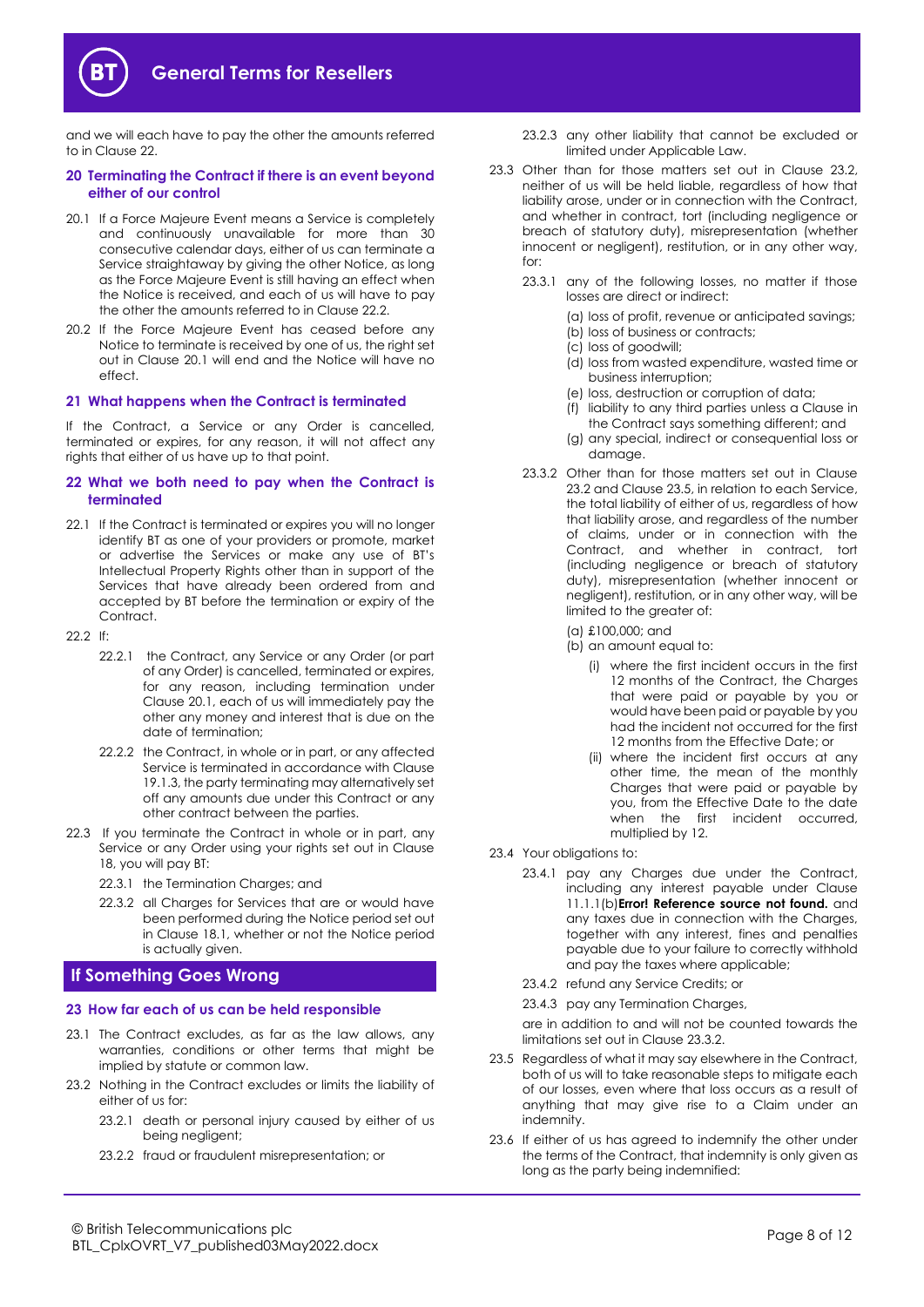

- 23.6.1 tells the party giving the indemnity promptly about the Claim;
- 23.6.2 gives the party giving the indemnity complete control of the Claim straightaway;
- 23.6.3 does not say anything publicly about the Claim, or do anything that harms the defence of it; and
- 23.6.4 does what it can to help the party giving the indemnity with the Claim.
- 23.7 If BT fails to meet a Service Level and this means that you are entitled to Service Credits, the only remedy available to you for that failure will be to receive those Service Credits, except when BT's failure amounts to material breach of the Contract, in which case, BT will take the value of any Service Credits given from any amount agreed as payable by BT in accordance with Clause [25](#page-8-2) or awarded by a court of competent jurisdiction.
- 23.8 BT recommends that you obtain business continuity (or other) insurance that is appropriate for the nature of your business, just in case something goes wrong.
- 23.9 Provided BT has complied with its obligation set out in Clause [6.1.5,](#page-1-3) BT will not be held responsible for any loss or damage caused by unauthorised access to any part of the BT Network.

#### <span id="page-8-1"></span>**24 Force Majeure Events**

- 24.1 If there is a Force Majeure Event the party whose performance is affected by the Force Majeure Event will:
	- 24.1.1 take all reasonable steps to find a solution by which the Contract may be performed despite the continuance of the Force Majeure Event;
	- 24.1.2 inform the other party as soon as it reasonably can on the nature and extent of the Force Majeure Event affecting the Service and the reasonable steps which are being taken to find a solution by which the Contract may be performed despite the continuance of the Force Majeure Event;
	- 24.1.3 not be liable for failing to do something they should have done, or for not doing it completely or on time to the extent this is caused by the Force Majeure Event;
	- 24.1.4 get a reasonable amount of extra time to perform the obligation that is affected by the Force Majeure Event; and
	- 24.1.5 still be liable for any breaches of Contract prior to the Force Majeure Event where the other party has used their rights set out in Clause [19.](#page-6-1)
- 24.2 Nothing in this Clause [24](#page-8-1) affects your obligation to pay BT any amounts payable under the Contract on time and in the way described in Clause [10.6.](#page-2-1)

# <span id="page-8-2"></span>**25 Settling disputes**

- 25.1 We will both do what we reasonably can to settle any dispute or claim that occurs under or in relation to this Contract, and to avoid having to get the courts or regulatory authorities involved.
- <span id="page-8-5"></span>25.2 We will both use the following dispute resolution process:
	- 25.2.1 whichever of us is affected will provide Notice of the complaint that clearly sets out the full facts and includes relevant supporting documents;
	- 25.2.2 we will both use reasonable endeavours to settle the dispute within 14 days of getting the complaint and will make sure to give regular updates to the other during the 14 days;
- 25.2.3 if the dispute is not settled after 14 days (or any other period agreed by both of us in writing), the dispute can be escalated to a senior executive of either of us (someone at vice president level or above); and
- 25.2.4 if the dispute is still not settled 14 days after it is escalated, we will both consider mediation as set out in Claus[e 25.3.](#page-8-4)
- <span id="page-8-4"></span>25.3 After complying with Clause [25.2,](#page-8-5) either of us may by giving Notice to the other, propose a mediator, in which case:
	- 25.3.1 unless we both agree to another date, the other party will either confirm their acceptance of the mediator or propose another mediator within 15 days of the date of the Notice;
	- 25.3.2 if both parties cannot agree on the choice of mediator within a further 15 days, the mediator will be appointed by the London Court of International Arbitration or an equivalent independent body;
	- 25.3.3 unless we both agree otherwise, any mediation will happen in London, in English; and
	- 25.3.4 unless we both agree otherwise, we will both share the costs of mediation equally.
- 25.4 Nothing in this Claus[e 25](#page-8-2) stops either of us:
	- 25.4.1 seeking interlocutory or other immediate relief if one of us is at risk of imminent harm, unless something in the Contract already provides an adequate remedy;
	- 25.4.2 going to a court of competent jurisdiction if either of us considers it reasonable; or
	- 25.4.3 doing anything else this Contract lets us do.

## <span id="page-8-0"></span>**Everything Else**

#### <span id="page-8-3"></span>**26 Sending Notices under the Contract**

- 26.1 If one of us needs to give the other Notice, they will do it in writing, in English and:
	- 26.1.1 send it by email;
	- 26.1.2 deliver it by hand; or
	- 26.1.3 send it by first class post, recorded delivery or courier.
- 26.2 Notices need to be sent to:
	- 26.2.1 the recipient's current registered address; or
	- 26.2.2 any other address or email address the recipient gives in a Notice to the sender.
- 26.3 If either of our contact details change, we will both tell the other straightaway by giving Notice.
- 26.4 The recipient is deemed to have received the Notice on the date (or if the date is not a Business Day, then on the next Business Day) that:
	- 26.4.1 the recipient acknowledges it by manual reply or an automatic read receipt, if it is an email;
	- 26.4.2 the Notice is left at the address or someone signs for it on behalf of the addressee, if it is delivered by hand or sent by courier; or
	- 26.4.3 is three days after posting, if it is sent by first-class post or recorded delivery.

#### **27 Transferring to another party**

27.1 Either of us may assign the benefit of the Contract to an Affiliate by giving the other Notice, but if either of us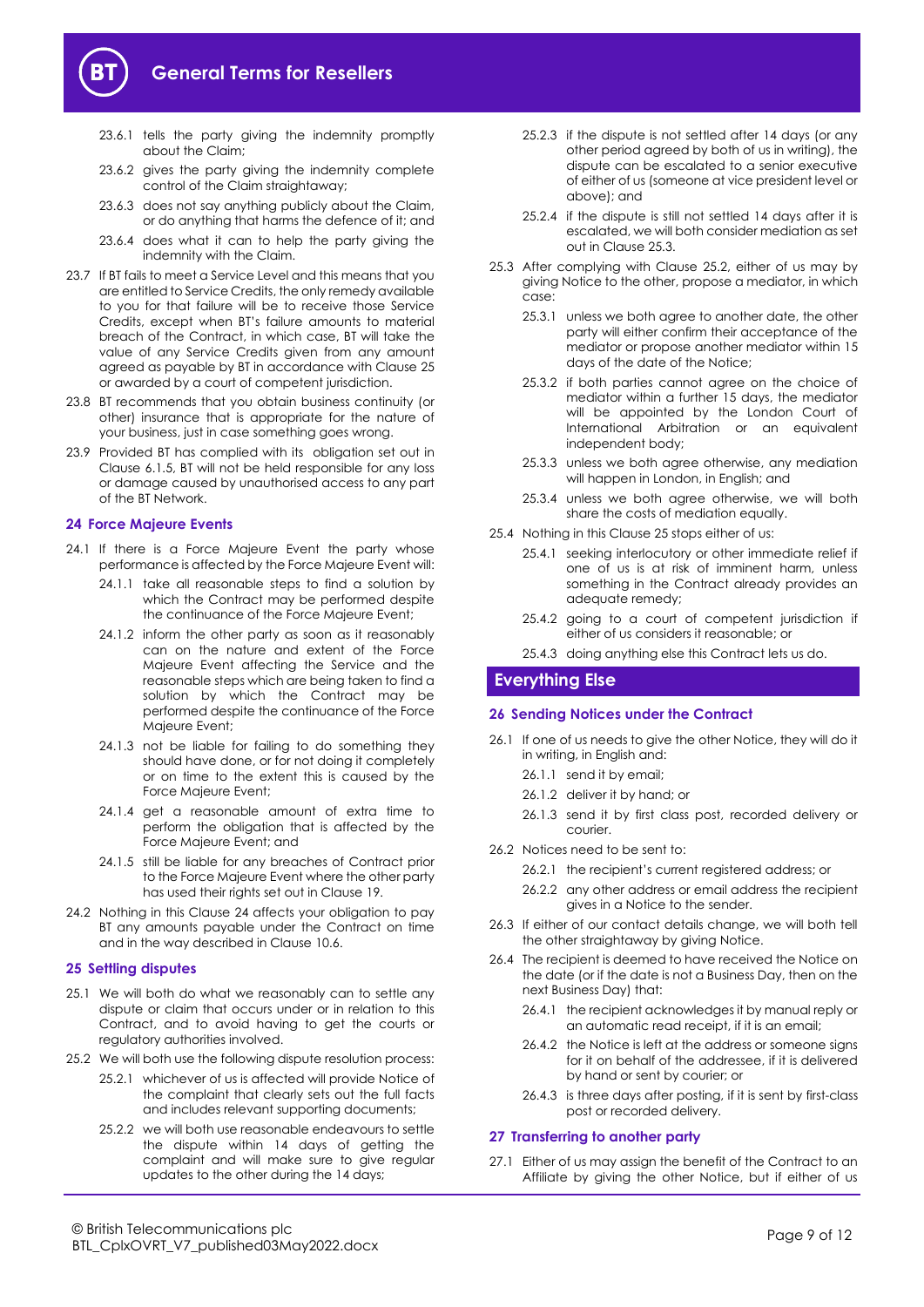

chooses to assign the benefit of the Contract to an entity that is not an Affiliate, they need to get the other's permission in writing beforehand.

- <span id="page-9-0"></span>27.2 BT may subcontract any of its responsibilities under the Contract to another entity, including to one of its Affiliates, but if it does, BT will still be responsible to you under the Contract.
- 27.3 If BT subcontracts the performance of any of its rights or obligations to one of its Affiliates as described in Clause [27.2,](#page-9-0) you will, once you receive Notice from BT, deal directly with BT's Affiliate for ordering, provisioning or maintaining the Services.
- 27.4 By giving you Notice, BT can novate the Contract, a Service or an Order to one of its Affiliates. If BT does this, all its rights, responsibilities and liabilities will transfer to its Affiliate and you will need to deal with BT's Affiliate instead of BT as BT will no longer be a party to the Contract in relation to the relevant Service.
- <span id="page-9-5"></span>27.5 Both of us agree that either of us, or an Affiliate of either of us, may enter into a separate contract with an Affiliate of the other, which will incorporate these General Terms and the relevant Schedules ("**Affiliate Contract**").
- 27.6 Either of us can assign or transfer our right to collect payments, receivables or other assets arising as a result of the Contract.

#### **28 Third parties' rights**

A person who is not a party to the Contract will not have any right under the Contracts (Rights of Third Parties) Act 1999 to enforce any term of the Contract, even if a term seems to give the party a particular benefit.

#### **29 No partnership or agency arrangement**

Unless a Clause in the Contract says something different, the Contract does not:

- 29.1 set up any partnership, exclusive arrangement or joint venture between us;
- 29.2 make one of us the agent of the other; or
- 29.3 authorise either of us to enter any commitments for, or on the behalf of, the other.

#### **30 No waiver**

If either of us does not do, or delays doing, something that this Contract allows, they will not have waived their right to do it, unless the Contract says something different.

#### **31 What happens if part of the Contract is illegal, invalid or unenforceable**

- 31.1 If any court of competent jurisdiction finds that any part of the Contract is illegal, invalid or unenforceable, that part will be considered removed, but no other part of the Contract will be affected.
- 31.2 If any illegal, invalid or unenforceable part of the Contract would be legal, valid or enforceable if part of it were removed, we both will negotiate in good faith to change the Contract so it reflects what we both originally intended as much as possible.

#### <span id="page-9-1"></span>**32 Service Amendment**

- <span id="page-9-3"></span>32.1 You may request, by giving BT Notice, a change to:
	- 32.1.1 an Order for a Service (or part of an Order) at any time before the applicable Service Start Date; or
	- 32.1.2 a Service at any time after the Service Start Date,

and where BT agrees to the change you will pay any additional Charges.

- 32.2 If you request a change in accordance with Paragraph [32.1](#page-9-3), except where a change results from BT's failure to comply with its obligations under the Contract, BT will, within a reasonable time, provide you with a written estimate, including:
	- 32.2.1 the likely time required to deliver the changed Service; and
	- 32.2.2 any changes to the Charges due to the changed Service.
- 32.3 BT has no obligation to proceed with any change that you request in accordance with Paragrap[h 32.1,](#page-9-3) unless and until the necessary changes to the Charges, implementation timetable and any other relevant terms of the Contract to take account of the change are agreed between both of us in writing.
- 32.4 If BT changes a Service prior to the Service Start Date because you have given BT incomplete or inaccurate information, BT may, acting reasonably, apply additional Charges.

#### <span id="page-9-2"></span>**33 Making changes to the Contract**

- 33.1 Unless a Schedule says something different, changes to the Contract will only be effective if they are in writing and are signed by both of us.
- 33.2 Neither of us needs the consent of any Affiliate to vary or terminate the General Terms for Resellers. Any termination of the General Terms for Resellers will not terminate any individual Affiliate Contracts.

#### **34 After the Contract ends**

At the end of the Contract, provisions in the Contract that we both expect to remain in place after it ends will stay in place.

#### <span id="page-9-4"></span>**35 The Contract stands on its own**

- 35.1 The Contract sets out the whole agreement between both of us and replaces any previous communication between us.
- 35.2 Your own standard terms are not part of the Contract even if you provided them to BT before signing the Contract, or if you send them to BT or refer to them in an Order.
- 35.3 By agreeing the Contract, each of us acknowledges they have not relied on any representation, warranty, collateral contract or other assurance (made negligently or innocently) except for the ones in the Contract. Each of us also waives all rights and legal remedies they might have had if it were not for this Claus[e 35.](#page-9-4)

#### **36 Choice of law and courts**

- 36.1 The laws of England and Wales will apply to the Contract and any disputes or claims in connection with it or our relationship, including non-contractual ones.
- 36.2 Only the courts of England and Wales will be able to rule on any disputes or claims in connection with the Contract or the relationship, including non-contractual ones.
- 36.3 The parties to an Affiliate Contract may agree that a local court of competent jurisdiction will have jurisdiction in relation to that Affiliate Contract.
- **37 Counterparts**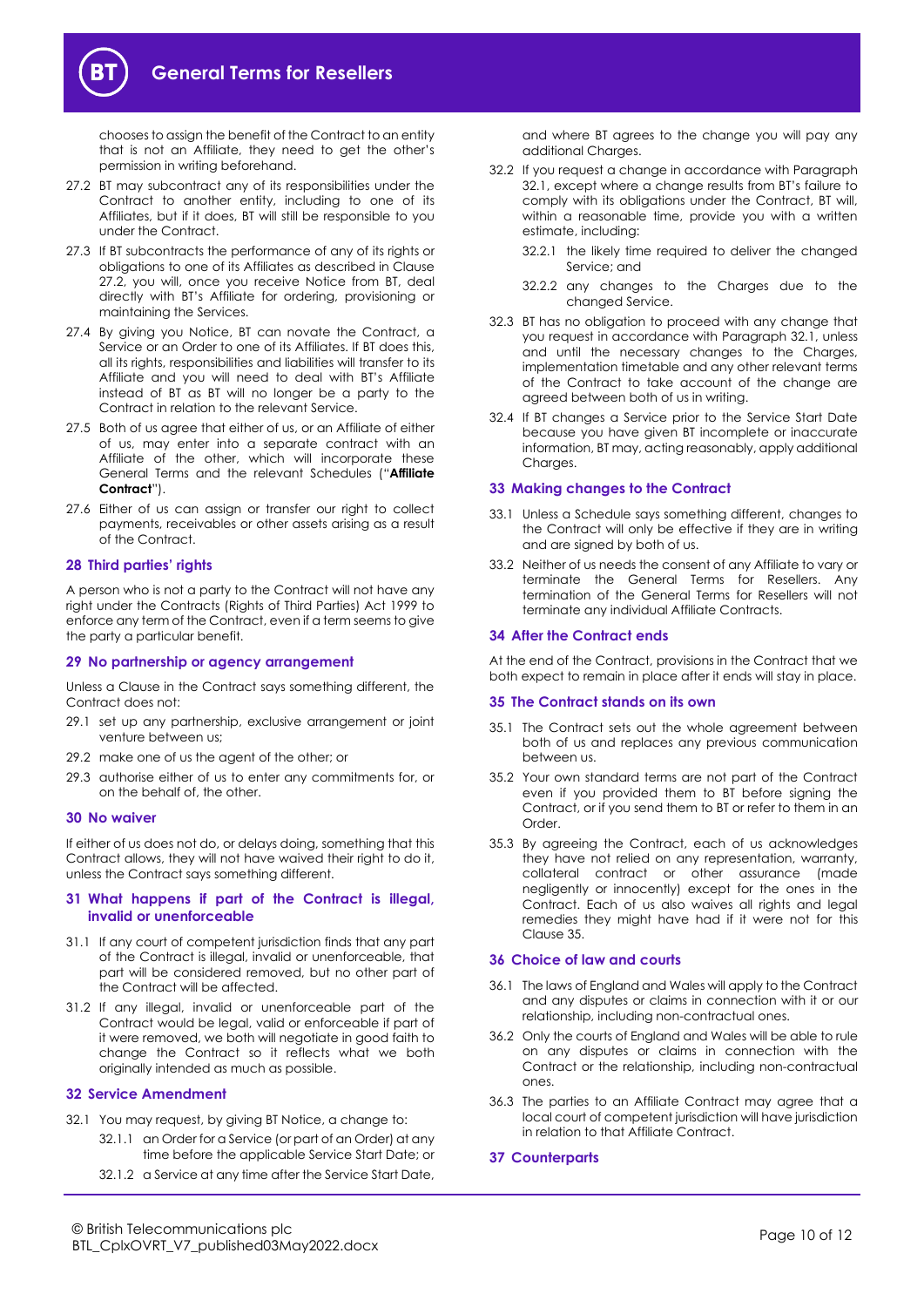

The Contract can be signed on one or more copies. Any single counterpart, or a set of counterparts signed, in either case, by both of us will constitute a full original of the Contract for all purposes.

# <span id="page-10-0"></span>**Defined Terms**

"**Acceptable Use Policy**" means specific rules that you and your Customers must follow when using the Services. You can find the policy at [www.bt.com/acceptableuse](http://www.bt.com/acceptableuse) (or any other online address that BT may advise you).

"**Affiliate**" means any entity that directly or indirectly controls or is controlled by either one of us, or is jointly controlled with either you or BT.

"**Affiliate Contract**" has the meaning given in Clause [27.5.](#page-9-5)

"**Annex**" means any annex to a Schedule that describes a Service or sets out the specific terms that apply to it.

"**Applicable Law"** means the laws of England and Wales and any laws and regulations, as may be amended from time to time, that apply to the provision or receipt of a Service, including:

- (a) anti-corruption laws set out in the Bribery Act 2010 and the Foreign Corrupt Practices Act of 1977 of the United States of America; and
- (b) all applicable export laws and regulations, including those of the United States of America.

"**BT Equipment**" means any equipment and any related Software that BT owns or that is licensed to BT and that BT uses to provide the Services.

"**BT Group**" means BT Group plc and its Affiliates.

"**BT Network**" means the communications network owned or leased by BT and used to provide the Service.

"**BT Price List**" means the document containing a list of BT's charges and terms that can be accessed at: [www.bt.com/pricing](http://www.bt.com/pricing) (or any other online address that BT may advise you).

"**BT Privacy Policy**" means the policy that BT has

implemented and may update from time to time on how it Processes Personal Data and that is set out at:

<http://www.btplc.com/privacycentre/index.htm> (or any other online address that BT may advise you of).

"**Business Day**" means any day generally seen locally in the place where a Service is provided as a working day and excluding national, public and bank holidays. If one of us is supposed to do something on a day that is not a Business Day, then they will need to do it on the next Business Day.

"**Cancellation Charges**" means any compensatory charges payable by you to BT on cancellation of an Order in accordance with Claus[e 17](#page-6-11) and as set out in a Schedule.

"**Charges**" means the fees and charges that you pay in relation to Service as set out in the Schedule.

"**Claim**" means any legal claims, actions or proceedings against one of us, whether threatened or actual, whether by a third party or the other party to this Contract.

"**Compliance Obligations**" mean those provisions, obligations and rights set out under the drop-down heading 'Compliance Obligations' at the contract of the contract of the contract of the contract of the contract of the contract of the contract of the contract of the contract of the contract of the contract of the contract of the contract o

[www.globalservices.bt.com/uk/en/footer\\_links/terms](https://www.globalservices.bt.com/uk/en/footer_links/terms) (or any other online address that BT may advise you).

"**Confidential Information**" means confidential information either of us (or each of our officers, employees, agents, subcontractors, suppliers, advisers or Affiliates) gives the other after the date of the Contract, no matter how it is recorded, stored or disclosed and includes:

- (a) the Contract;
- (b) information about technical or commercial knowhow, specifications, inventions, processes or initiatives; or
- (c) any information a reasonable business person would see as confidential about:
	- (i) the business, affairs, customers, clients, subcontractors, suppliers, plans or strategy of either of us or our Affiliates; and
	- (ii) the operations, processes, product information, know-how, designs, trade secrets or software of either of us or our Affiliates,

but it does not include:

- (a) information that is available to the public, or becomes available, unless it is because one of us breaches the Contract;
- (b) information that was already available to the receiving party on a non-confidential basis;
- (c) information both of us agree in writing is not confidential information; or
- (d) information that was developed by or for the receiving party independently of the confidential information.

"**Contract**" means the agreement between you and BT that is made up of these General Terms for Resellers, the Schedules, any Annexes, the Orders, and if applicable to the Service, the BT Price List.

"**Credit Agency**" means Experian, Equifax and Callcredit.

"**Customer**" means any customers that you resell the Service to.

"**Customer Contact**" means any individuals authorised to act on your behalf for Service management matters.

"**Customer Personal Data**" means only the proportion of Personal Data where you are the Controller and that BT needs to Process on your behalf as a Processor in providing the Services to you under the Contract.

"**Data Protection Legislation**" means collectively (i) any applicable laws of the European Union, (ii) any applicable local laws relating to the Processing of Personal Data and the protection of an individual's privacy, (iii) the GDPR, and (iv) any binding guidance or code of practice issued by a Supervisory Authority.

"**Effective Date**" has the meaning given to it on the cover sheet of this Contract, or, if there is no cover sheet, the Order. "**Force Majeure Event**" means any event that neither of us can control and that stops or delays either of us from doing something, including:

- (a) natural event including a flood, a storm, lightning, a drought, an earthquake, seismic activity;
- (b) an epidemic or a pandemic;
- (c) a terrorist attack, civil war, civil commotion or riots, war, the threat of war, preparation for war, an armed conflict, an imposition of sanctions, an embargo or a breaking-off of diplomatic relations;
- (d) any law made or any action taken by a government or public authority, including not granting or revoking a licence or a consent;
- (e) collapsing buildings, a fire, explosion or accident; or
- (f) any labour or trade dispute, a strike, industrial action or lockouts.

"**GDPR**" means the General Data Protection Regulation (EU) 2016/679 and any amendment or replacement to it, (including any corresponding or equivalent national law or regulation that implements the GDPR).

"**General Terms for Resellers**" means these terms.

"**Insolvency Event**" means any of the following events that occurs where one of us:

- (a) becomes the subject of a bankruptcy order:
- (b) becomes insolvent;
- (c) makes any arrangement or composition with its creditors, or assignment for the benefit of its creditors;